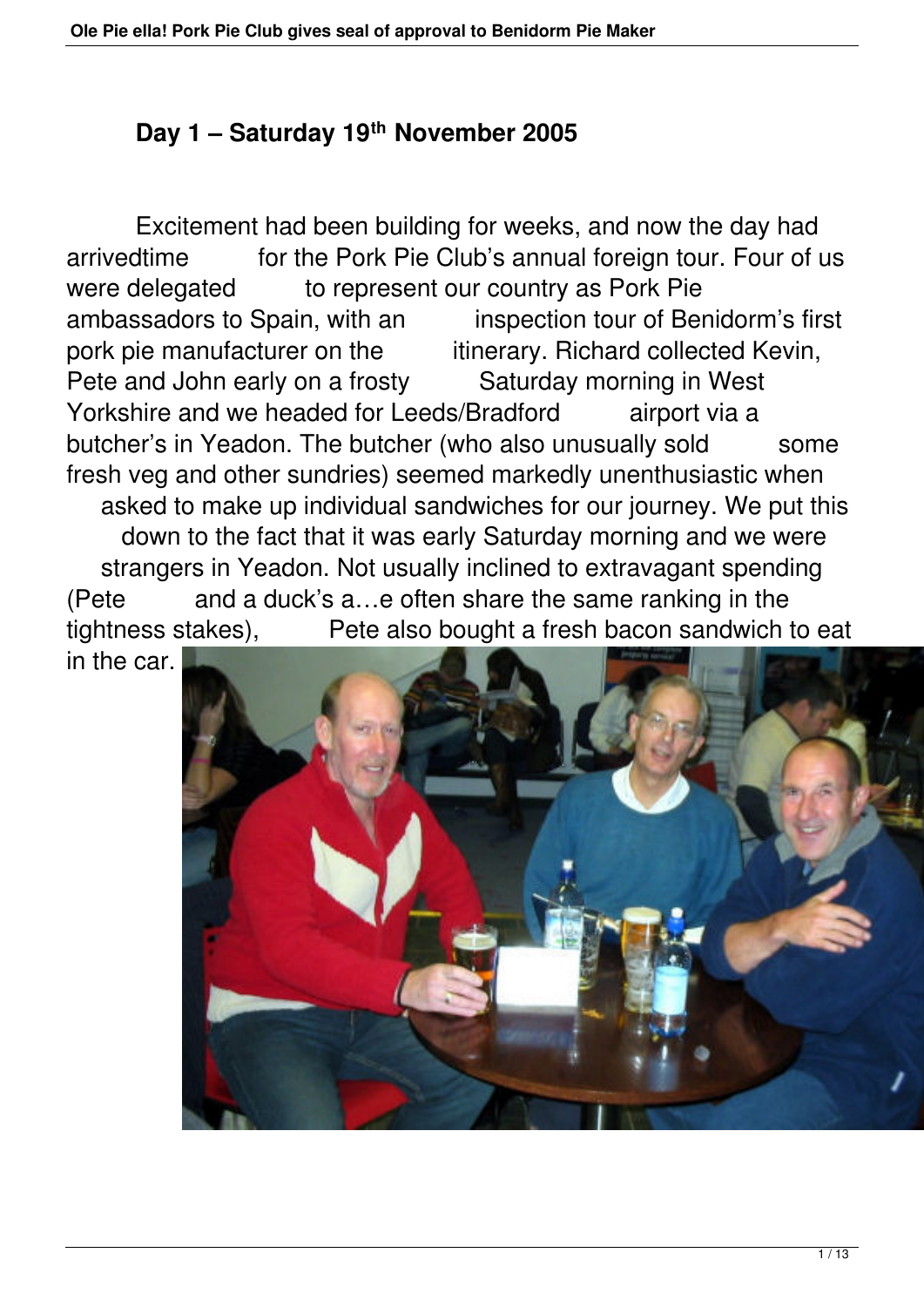Our main purchase at the butcher come greengrocer was four pork pies (which he assured us were fresh) for our special airport pie-club meeting. At the airport, Kev and John headed straight for the bar, while Pete and Richard collected a newspaper and debated the quality and price of bottled water at length before choosing another soft drink to accompany their pie tasting. The verdict on the pies was consistent the butcher had kept them warm in a pie warmer, and this was not our preferred tasting temperature (we always recommend keeping a fresh pie in ambient conditions as best practice in pie husbandry). The result was a warm 'sausage roll' effect sort of greasy, flaky pastry and sausage meaty. The general consensus was that these pies were not fresh, but yesterday's pies warmed up (either that or the warmer was

a very successful method of transforming a fresh pie into one that tasted a day old).

 Kev had approached this 'holiday' with his usual military level of organization and planning (had he been in the scouts we wonder?). At each appropriate point, he duly collected all our passports, handed us tickets, and marshaled us in the right direction.

 The journey was on time, comfortable and lived up to the excellent value-for money service we have come to expect from Jet2.

We arrived at a warm Alicante airport to discover that Kev had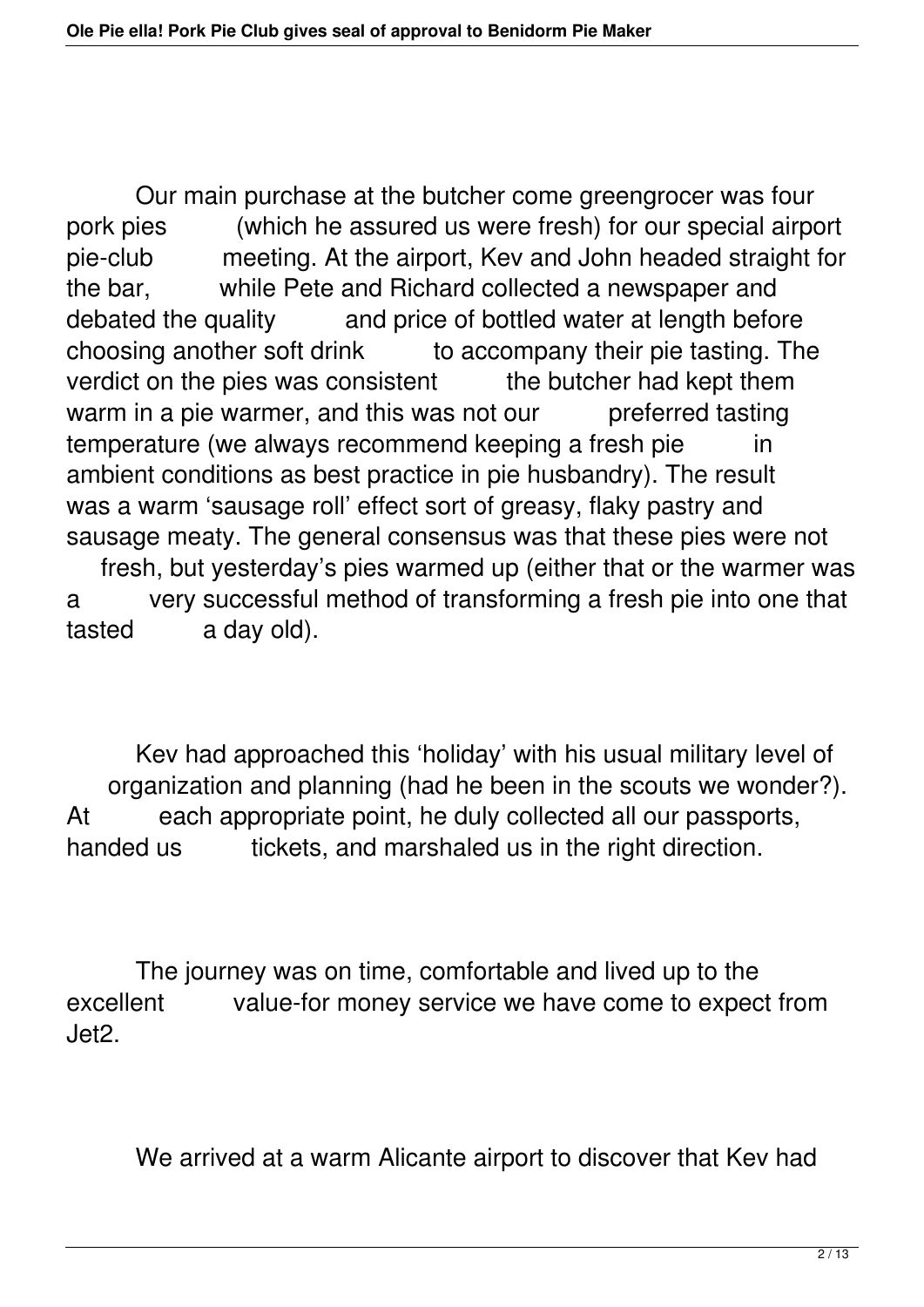pushed the boat out (to use a confusing metaphor) with the choice of hire car. This came as somewhat of a relief, especially as John's suitcase was enormous (very fastidious with his ablutions, John had packed two changes of clothes a day and, for some unknown reason, his best suit. Pete, by contrast, had packed his clothes in a small sporst/casual holdall).



 It needs to be explained that Kev and Pete, whose friendship and pie-club membership go back over 25 years, enjoy a kind of banter, a mutual exchange of humorous abuse, which only best pals can get away with without falling out. It is a feature of every Saturday night pie club, and on full day events or race trips the level of abuse/criticism starts gently and builds up as the day progresses.' To John and Richard, this side-show was one of the highlights of our last pie club trip, and was already promising to be surpassed this time. The contrast between John's huge suitcase and Pete's luggage, was the first significant opportunity. "You're a bloody disgrace", said Kevin, "Fancy bringing your clothes in a carrier bag!" Pete can always articulate an excellent defence to Kevin's insults and, if necessary, counter attack. On this occasion, he chose to defend his decision to travel lightly and questioned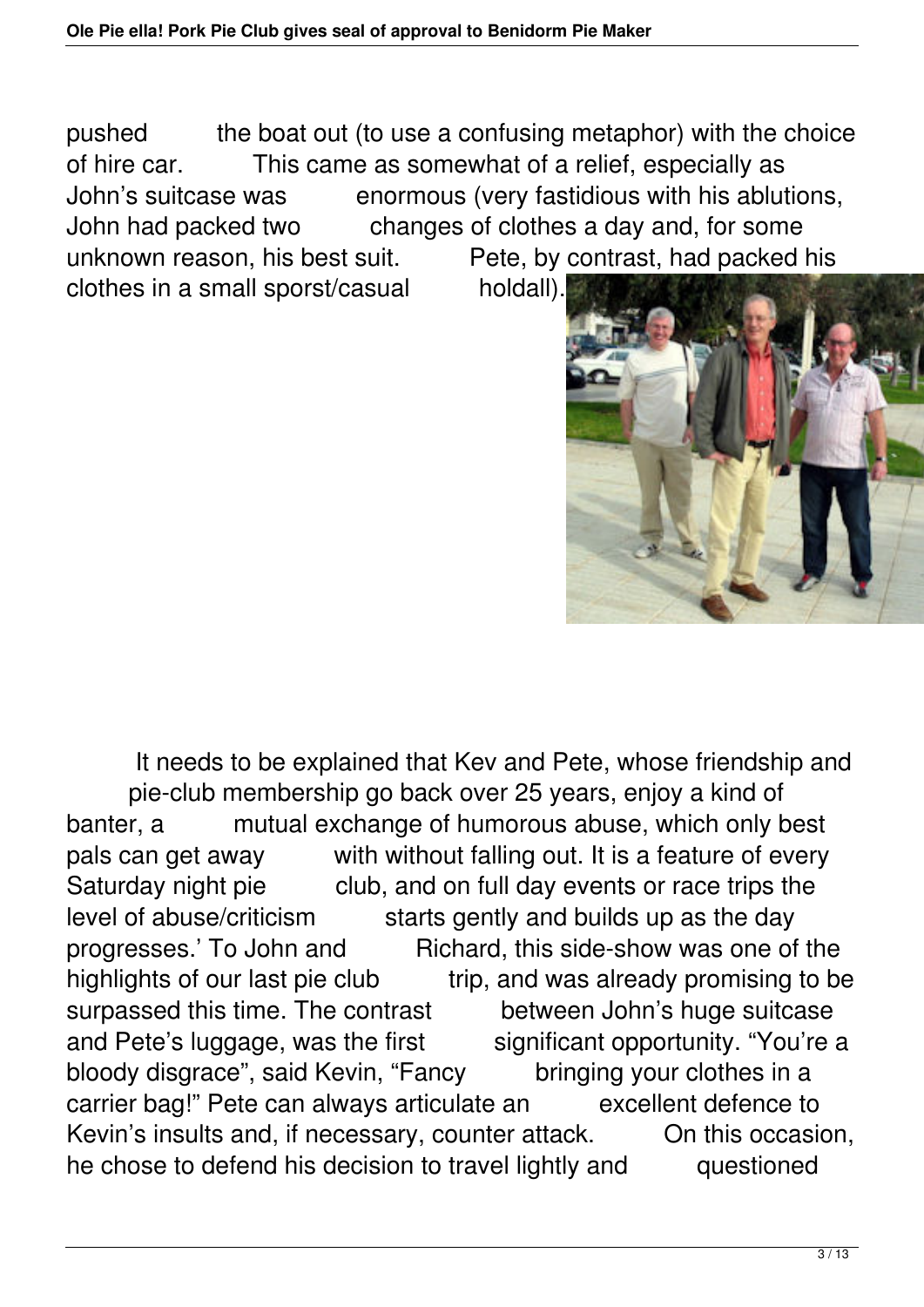the need for any man to change his underpants as regularly as John, which was the cue for Kevin to claim that it was obvious from the size of his 'carrier bag' that Peter had no plans to change his underpants at all!

 What makes the banter so entertaining are the differences between them. Kevin's planning and organization skills have<br>already been mentioned. Pete, by contrast always appears Pete, by contrast always appears last-minute and disorganized. At times, the rest of us sometimes wonder if this also provides a convenient excuse, as Pete's forgetfulness often manifests itself in his wallet. So, when Peter said he had not found time to go to the bank and had to borrow 200 euros from John, this led to more gentle abuse from Kevin. Pete's Yorkshire thrift is strangely endearing and John, who is generous to a fault, duly obliged.

 After last year's challenge of 'how much luggage with can four grown men can squeeze into a Corsa', we were very impressed with our Nissan Almera hire car, with reversing camera facility! Pete had agreed to be the driver (it was a good excuse for him to avoid buying any drinks) and he took us safely to our Benidorm hotel, the Melica Sol, an impressive 4\* establishment which, like the car, was more up-market than last year. (Richard wondered if Kevin had had another building society windfall, or whether he was living up to the pie-club's growing media fame, including recent appearances on Richard & Judy and Ready Steady Cook).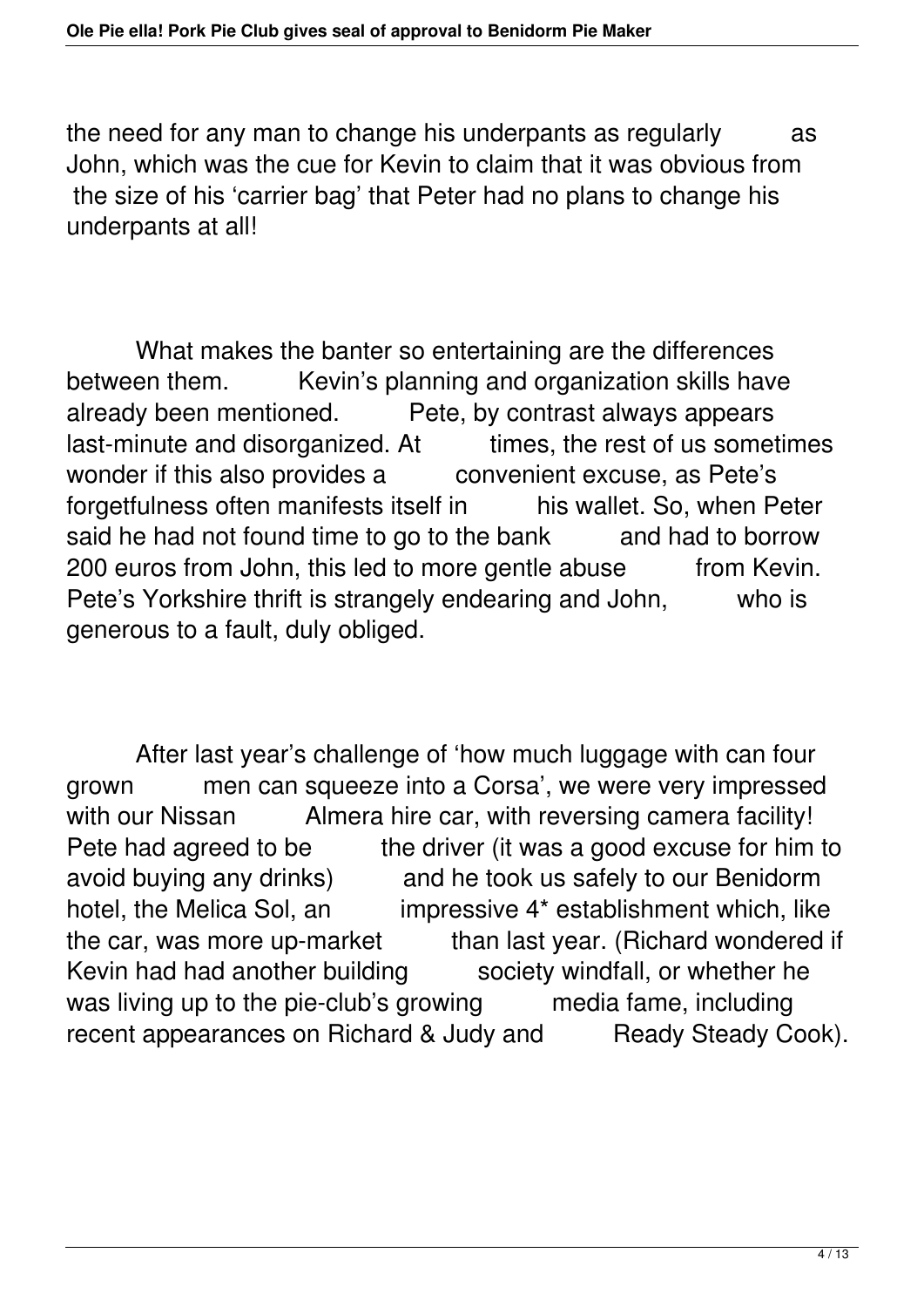Kevin, who clearly regards regular (should I say constant?) eating and drinking as a personal challenge rather than a means of sustaining his Adonis-like body, had booked us in for half-board. Having had a breakfast of pie and ale, followed by sandwiches, he suggested on arrival that we go out for an 'eat-as-much-as-you-like' Chinese as an appetizer for evening

meal.



 "Do we have to?" said John, who is Kevin's sparring partner in the eating and drinking stakes, " it will spoil our dinner!" This was a brave move. Kevin was not used to his itinerary being challenged. Peter and Richard tentatively mumbled supportive words backing John's suggestion, and amazingly Kevin relented. We went for a walk instead, and found a sports bar to enjoy our first holiday drink before returning to the hotel.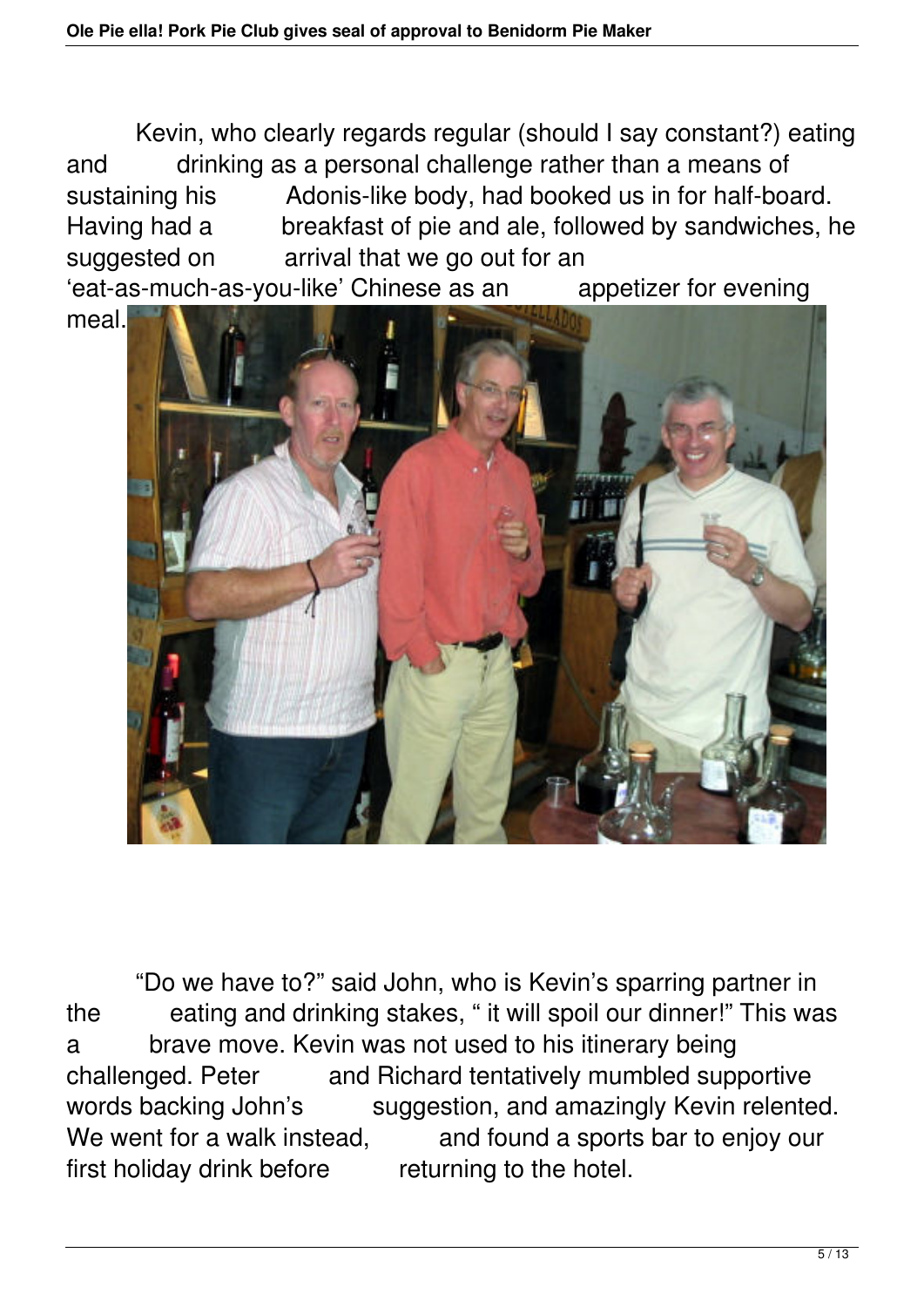After a huge evening meal (or 'a nice tea', as Kev described it) we went on the town. All day Kev had been telling Pete that he had planned something "just up your street for tonight". It wasn't clear whether Pete was excited by this or full of trepidation  $-$  he certainly wasn't going to let on, in case he revealed things which were 'right up his street' which he was hoping might remain up his private thoughts street. We were none the wiser when Kev directed the taxi to 'Rich Bitch', in Benidorm Old Town, but Pete looked relieved when we arrived and the evening turned out to be a transvestite cabaret (drag show).

 As a brief aside, it is necessary to explain Kevin's promise to Pete in the taxi that the evening would be ' just up your street'. Other members of the pie club were used to enjoying Kevin's occasional innuendos that Pete has bi-sexual tendencies (Kev regarded it as good sport), but we were to witness later in the holiday that Pete has the greater wit and crucially the sense of opportunity to get his own back. For the time being, Pete expressed his irritation and bided his time.

 Back to the show, which Kevin had been recommended after it featured on a BBC programme 'a life in the sun'. For 5 euros we were treated to a trio of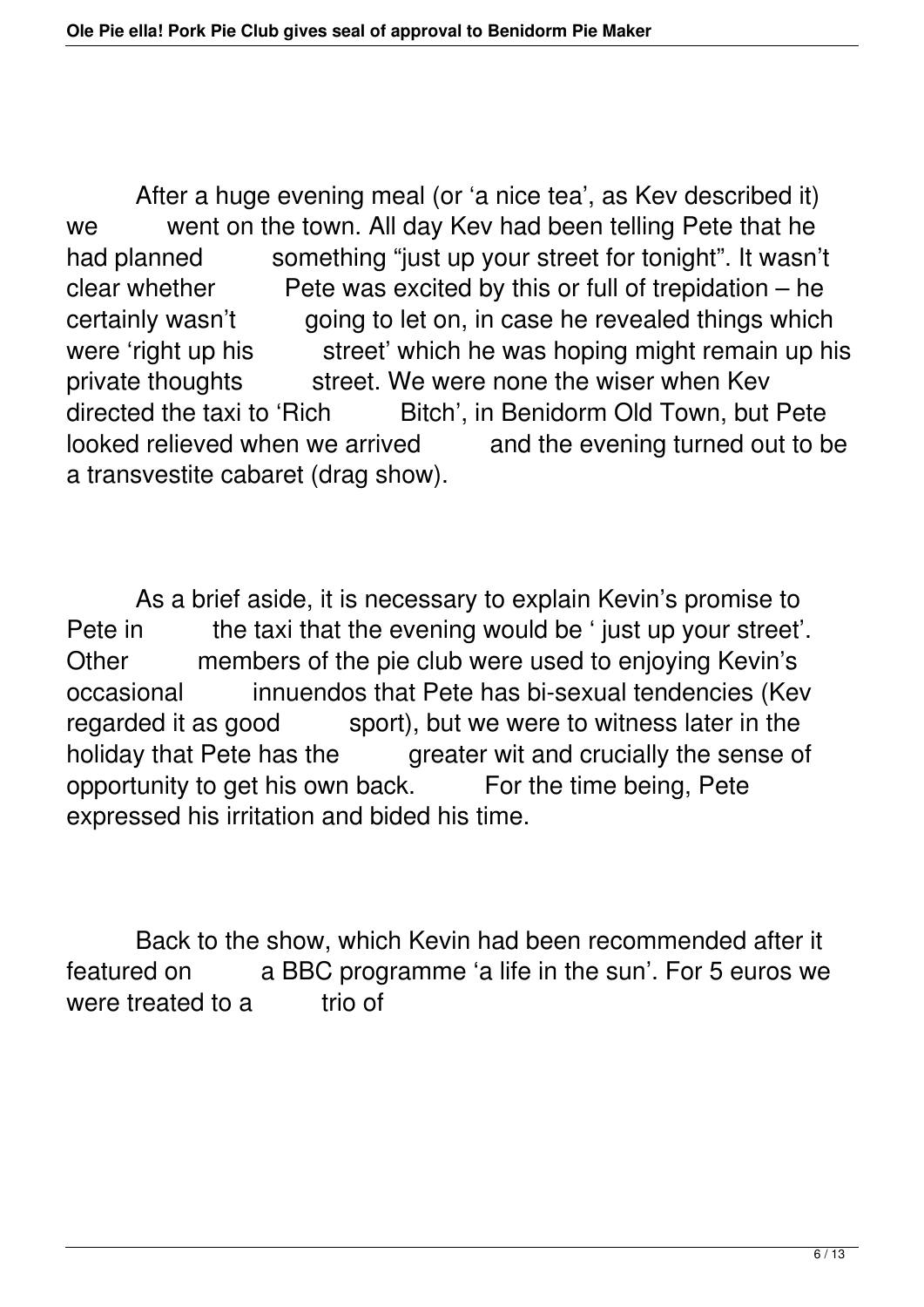

Day 2 (Sunday)

 After breakfast we drove to Altere for a sea-front walk (like big kids we couldn't resist playing on the beach furniture), then up the coast road to the Jalon valley. By this time we had got wise to Pete's tactics at the road toll booths. He would drive up to the toll and then remember that he had no change to pay for it, so one of us would pay the bill, and it would require regular nagging to recover Pete's contribution. This time, Kevin directed Peter (unbeknown to him) to a credit-card-only toll gate. Pete drove up to the toll and once again declared he had no change. By the time he realized the 'sting', he was unable to reverse the car (there were angry Spaniards waiting behind) so he had no alternative than to use his credit card, giving a very good impression of a grumpy old man in the process.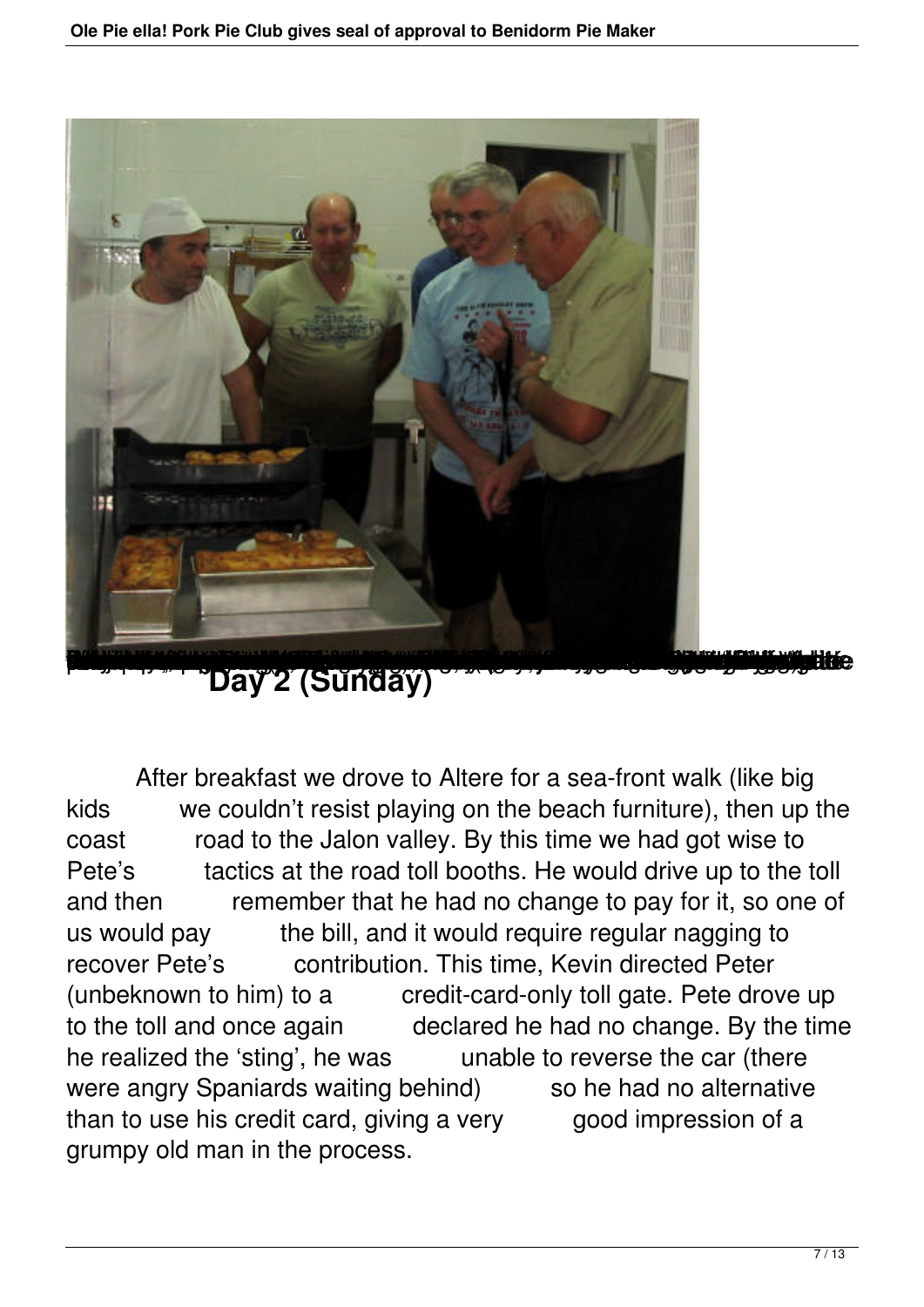

Day 3 (Monday)

 This was the day we had been anticipating with excitement, for it was the day of our official tour of inspection. Under Kev's direction we drove out to Finistrad to meet Malcolm, who had recently set up a pie business, and was doing a roaring trade supplying the British bars around Benidorm. Malcolm was proud to show us around his brand new factory and kitchen, and was overcome with emotion as he recalled the difficulties he had faced with the Spanish planners and builders. At the height of the Spanish summer he has been making pies in his garage because the factory was delayed, and the pressure had clearly taken its toll, but now he could be duly proud of his new establishment. We were very impressed, both with the factory and the product, and we learnt more in 20 minutes about the art of pie making from the butcher (who had left York to go and make pies in Benidorm) than we had learnt in the last 20 years. Fantastic pies -we scored them 10 out of 10. Having thanked him for his hospitality, we wished him all the best in his Spanish enterprise, and went to discuss our newfound knowledge over a drink in a local café. Finistrad is a fascinating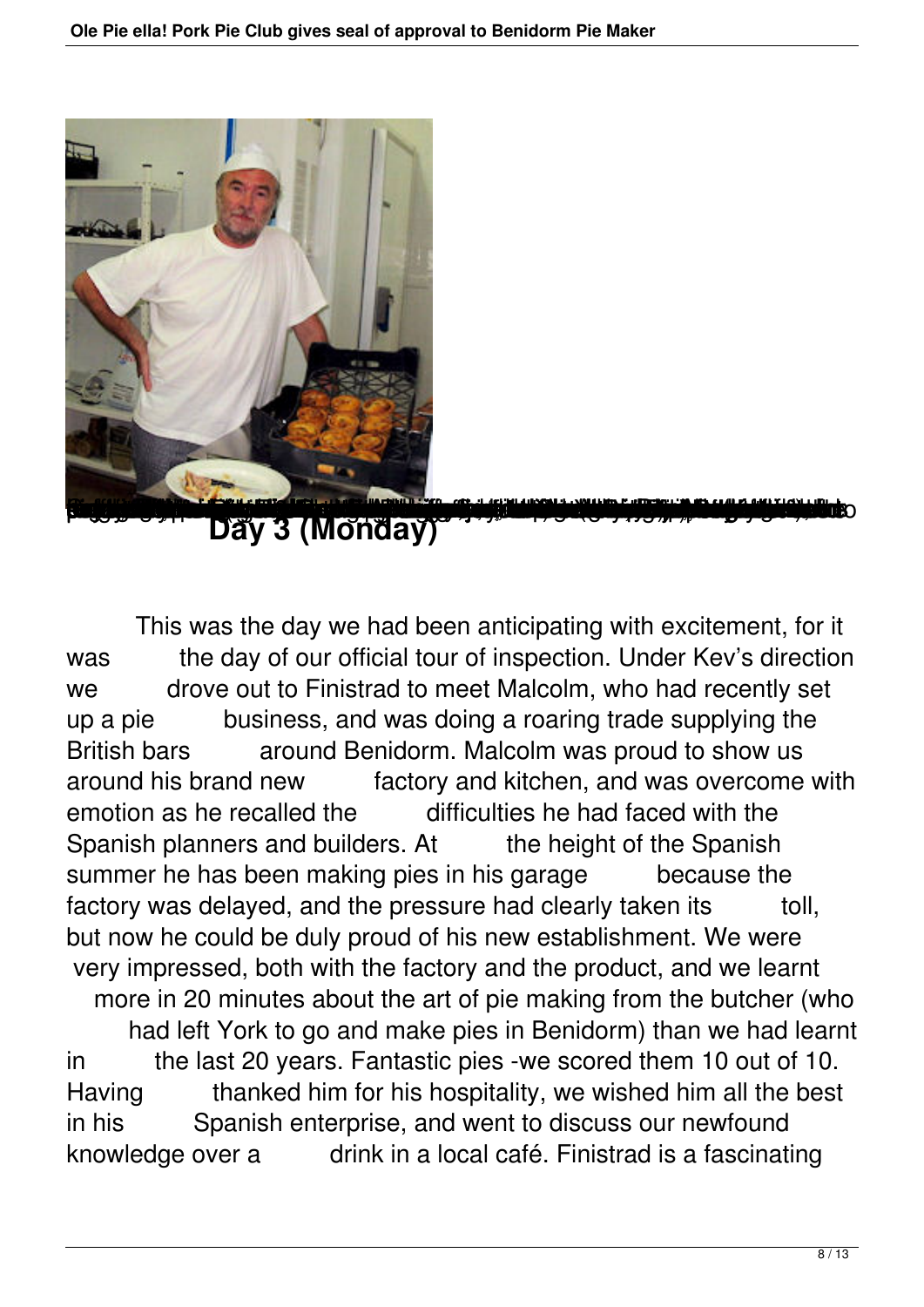and pretty little village, with some



interesting history, and we enjoyed a brief guided tour from Kev, whose cousin Tony lives nearby.

 From Finistrad, we travelled via the motorway to Calpi, for another sea-side walk. Pete, flushed with enthusiasm, challenged Richard to a walking race, which left Kevin and John in stitches as they saw the race develop into a cross between the Keystone Kops and Monty Python's ministry of silly walks. Pete accepted defeat gracefully and after a longer walk, Richard & Pete rejoined the others, who were by now (where-else?) in a local café/bar. Pete ordered a coffee and got Nescafe.

It was getting dark so we returned to the hotel. After tea we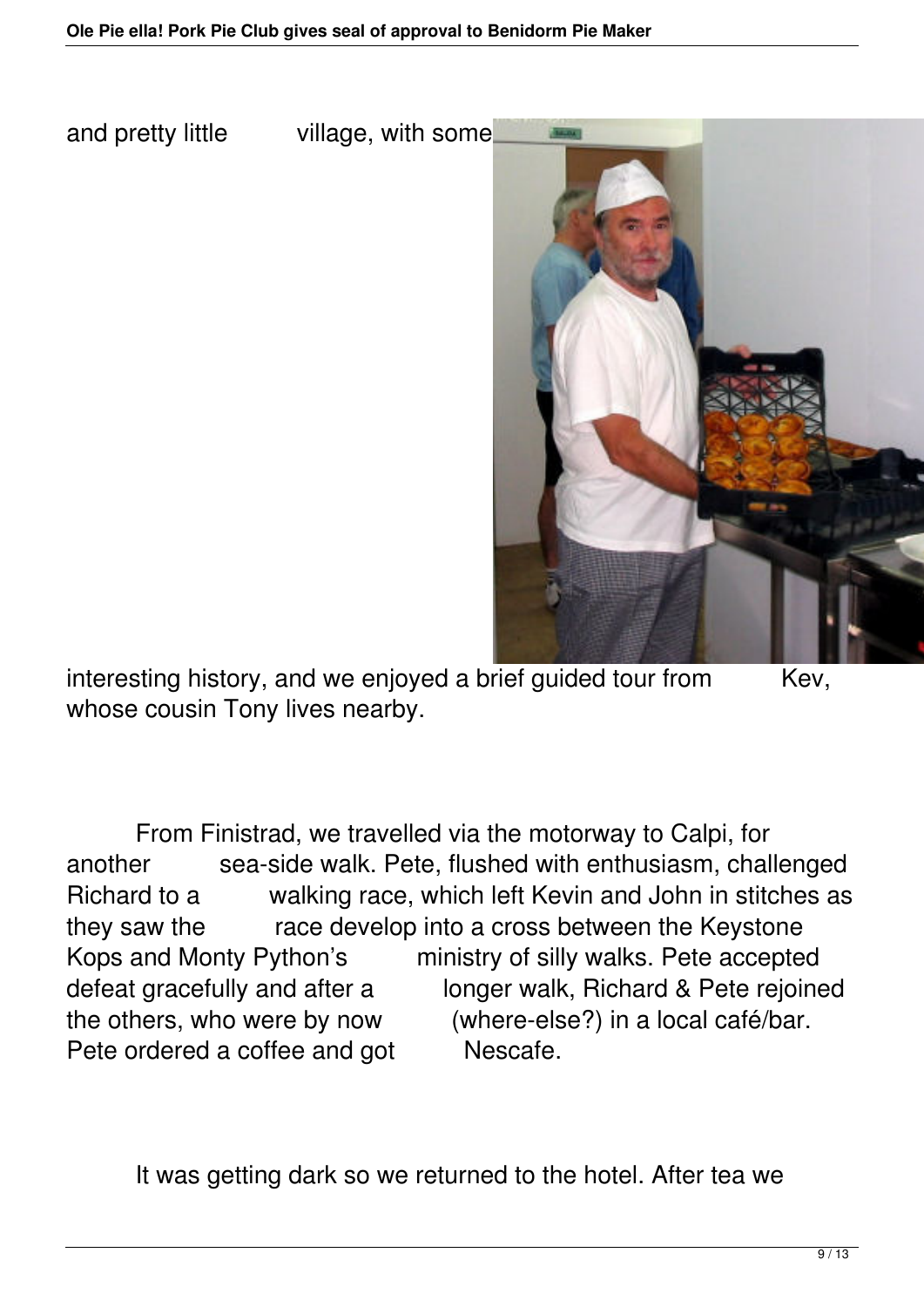visited a few of the hundreds of Benidorm bars and walked along the sea-front before ending up at the Rock and Roll café again. This time it was another Elvis tribute singer – great singer but not a great look-a-like (a tough challenge for someone Chinese).

 Tonight's beach-side walk had given rise to another bout of verbal sparring between Kev and Pete. Whilst admiring the sand<br>sculptures, Kev noticed a tractor trawling the sand and observed noticed a tractor trawling the sand and observed confidently that it would be hot the following day, as it was always hot the day after the beach was cleaned by a tractor. Pete could not let this go unchallenged. To him, Kev's home-spun weather forecast linking beach cleaning at night to good weather the following day did not have the same credence as the tried and tested blue-sky and shepherds' delight homily. 'That's b……cks", he said. " they clean the beach every night." (at this point John and Richard did not contribute – they could see some sport coming and were about to enjoy it. Besides, they both had an uncanny intuition that Kev was probably right – he usually is, and he visits Benidorm at least 13 times a year!). " no it isn't" said Kevin, who was affronted by Pete's audacious challenge. " They always clean the beach before a hot day. You'll see – there'll be topless

grannies on the beach tomorrow." This prospect rather dampened our enthusiasm for supporting Kev's theory, but nevertheless a bet ensued which delivered the prospect of a much more appealing spectacle and we eagerly awaited the following day....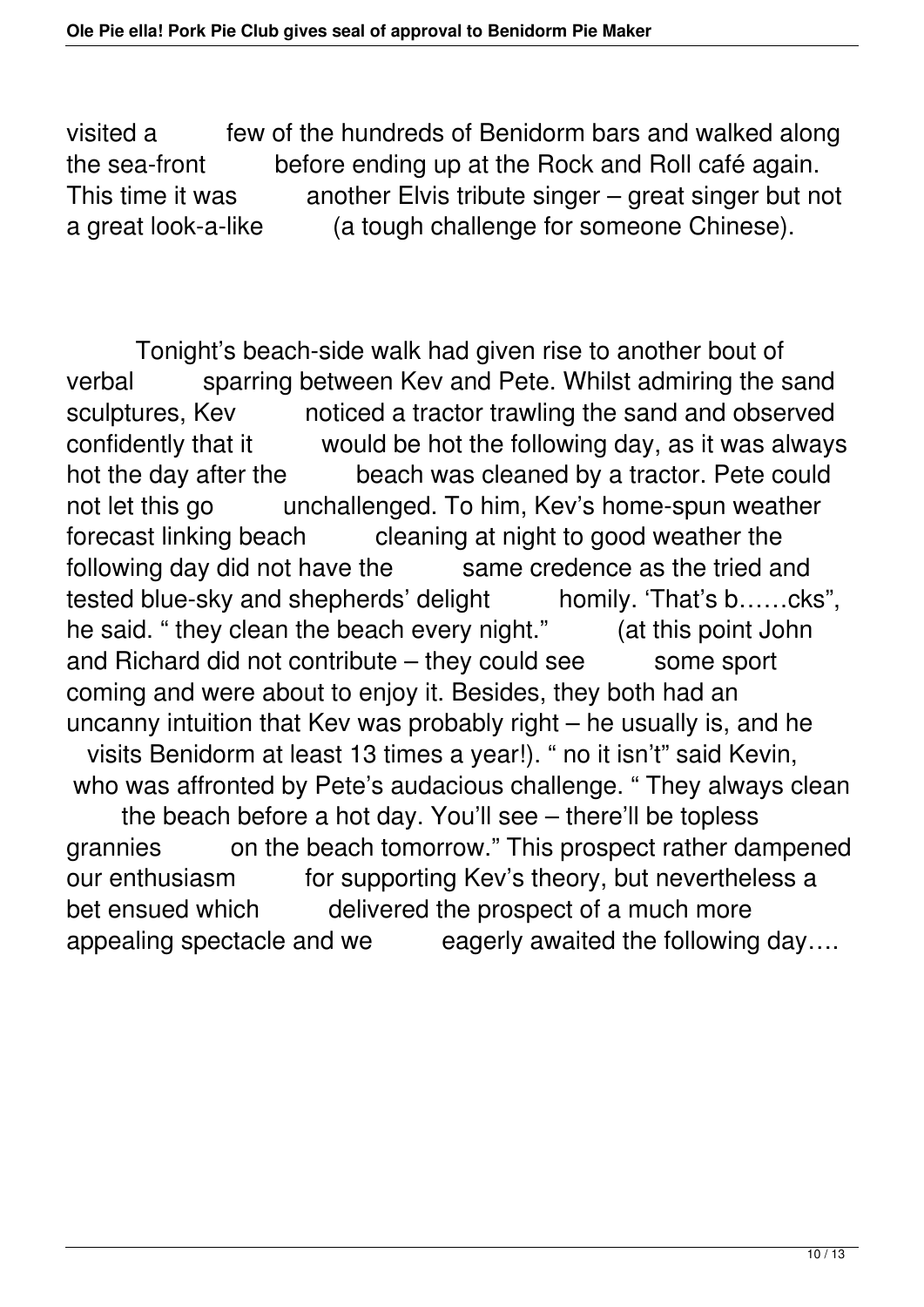

**Day 4 (Tuesday)** 

 "You're going to kiss my a…e Peter Charnley, you're going to kiss my a...e!". Unusual words to wake up to on a Tuesday morning, but the resonance of this repeating chant from the adioining balcony meant Kevin had won his bet and we could look forward to a sunny day ahead. Pete, waking from a daze, was unimpressed.

 During breakfast Kev's relentless goading – he was adamant Pete was going to keep his side of the bargain – was clearly starting to irritate Pete. The goading continued as we took our last walk in a very sunny Benidorm, and finally, after listening to another "You're going to kiss my a...e" from Kevin, Pete rose to the challenge. "Come on then, let's get on with it", he said. In the middle of a crowded sea front. Pete started to raise his voice: 'Get your trousers down, Kevin, let's do it here, come on...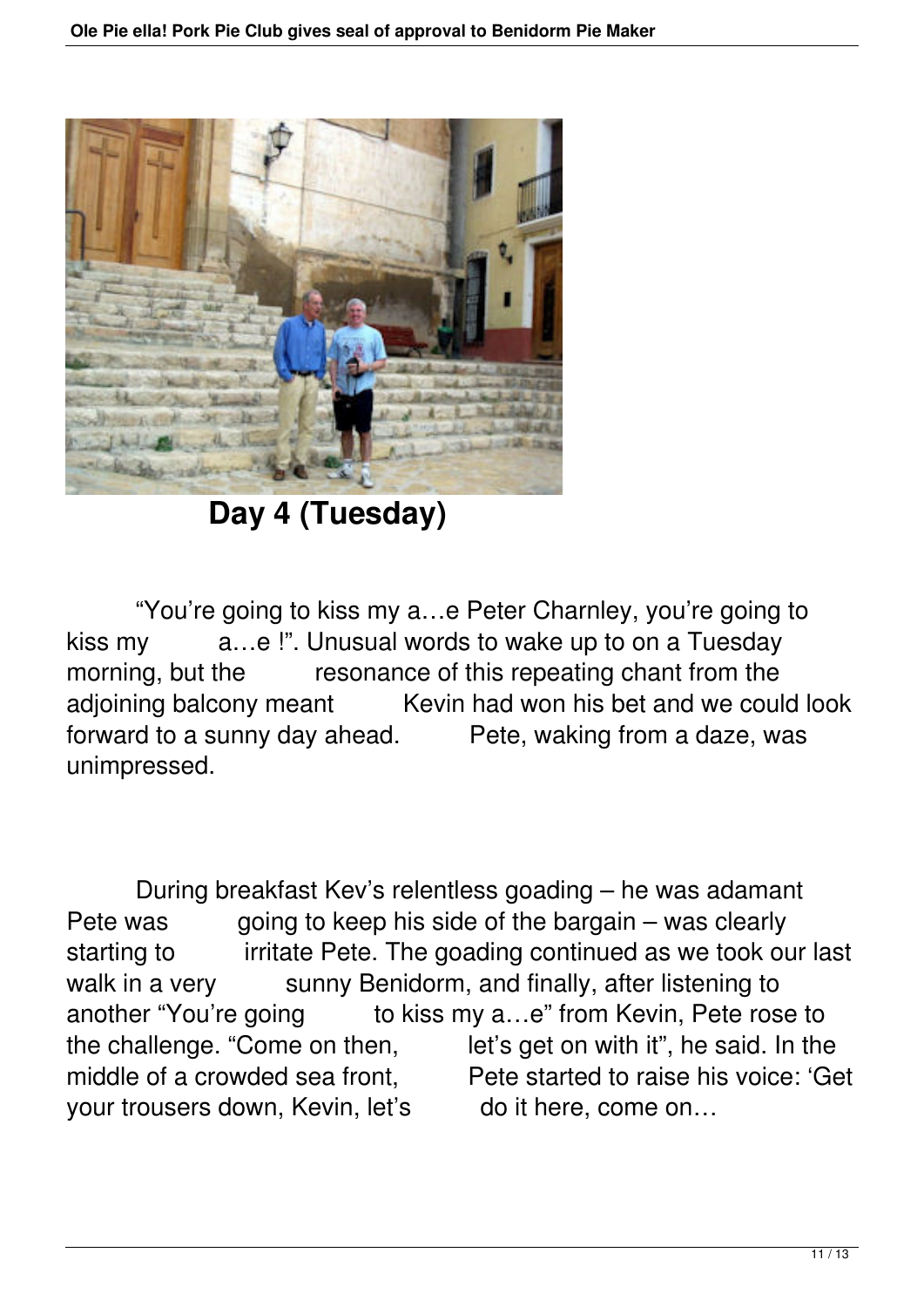Kev had clearly not anticipated this. Pete was now starting to enjoy making Kev squirm and he repeated his words even louder. Bearing in mind we were four men walking out together, this started to turn heads and raise eyebrows, and Kevin (a full-blooded and very macho sort of bloke) could not cope with the attention. "OK, you've made your point, let's call it quits."

 We walked along quickly to escape the attention, and Kev soon found an opportunity to re-assert his already proven theory about the weather. Pointing to the beach he said, "What did I tell you  $$ topless grannies!"